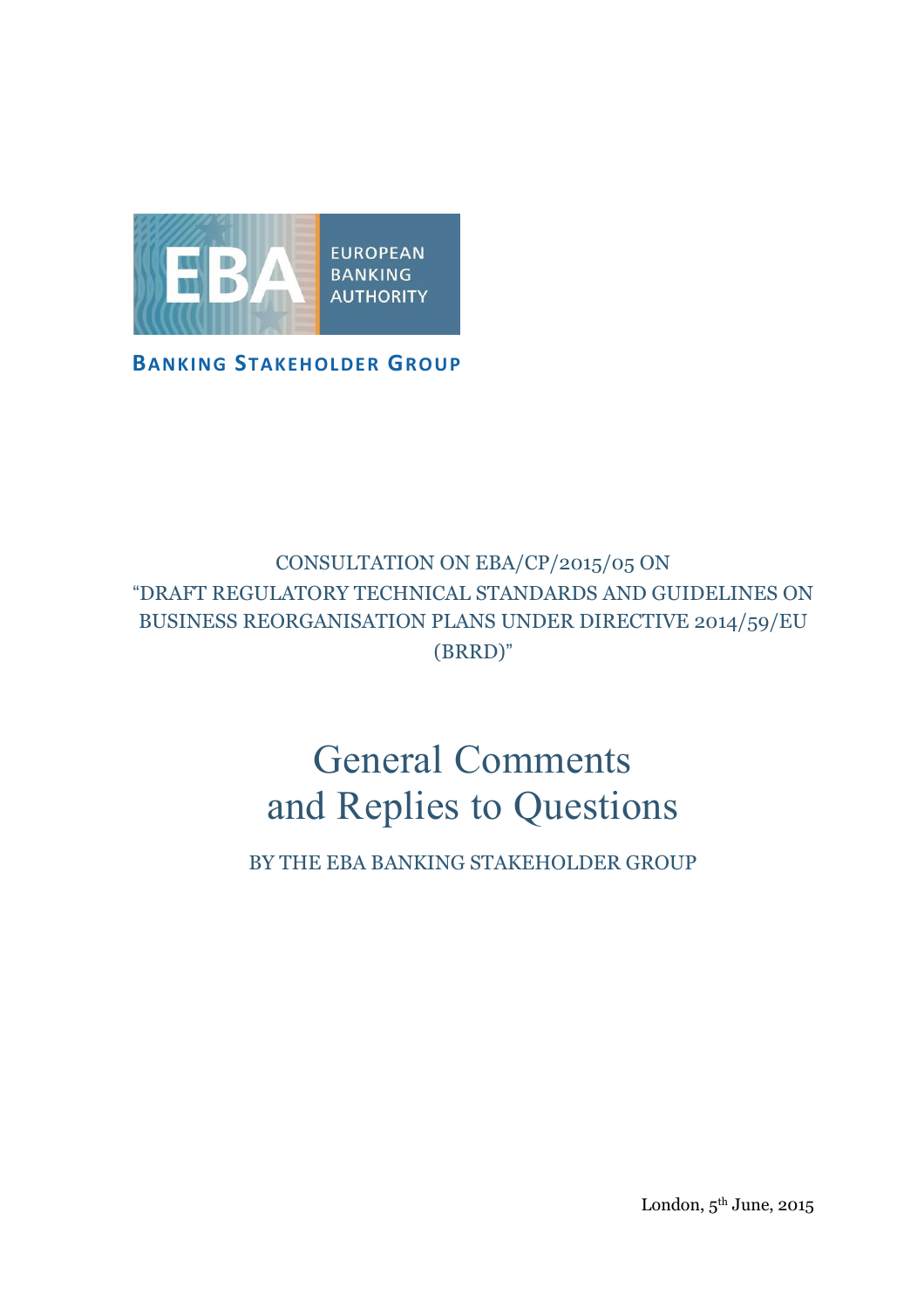

# **Foreword**

The EBA Banking Stakeholder Group ("BSG") welcomes the opportunity to comment on the Consultation Paper EBA/CP/2015/05 "Draft Regulatory Technical Standards and guidelines on Business Reorganisation Plans under Directive 2014/59/EU (BRRD)".

This response has been prepared on the basis of comments circulated and shared among the BSG members and the BSG's Technical Working Group on Recovery and Resolution.

As in the past, the BSG supports an initiative that aims at harmonizing supervisory rules and practices across Europe, in order to ensure fair conditions of competition between institutions and more efficiency for cross-border groups. The BSG also expects these initiatives to facilitate data sharing between European supervisors and avoid reporting duplications for banks.

This response outlines some general comments by the BSG, as well as our answer to the question indicated in the CP.

## **General comments**

In case of resolution of a credit institution and the application of the bail-in tool by the resolution authority, the BRRD requires the management board to draw up and submit a business reorganisation plan that contains measures to establish the longterm viability of the credit institution. The BSG welcomes the guidance given in the consultation paper and deems it generally appropriate to address the relevant aspects of business reoganisation plans.

The BSG shares the concerns raised in the consultation paper with regard to the necessary coordination between competent and resolution authorities as outlined in chapter 3.3. Although BSG strongly supports the separation of competent and resolution authorities it is of utmost importance to have a close cooperation and alignment of these authorities before and in case of resolution of a credit institution. Otherwise, a prolonged conflict between both authorities regarding the conclusions drawn from the plan assessment may lead to contradictory messages sent to the market hence sparking uncertainty about the institution's capacity to restore its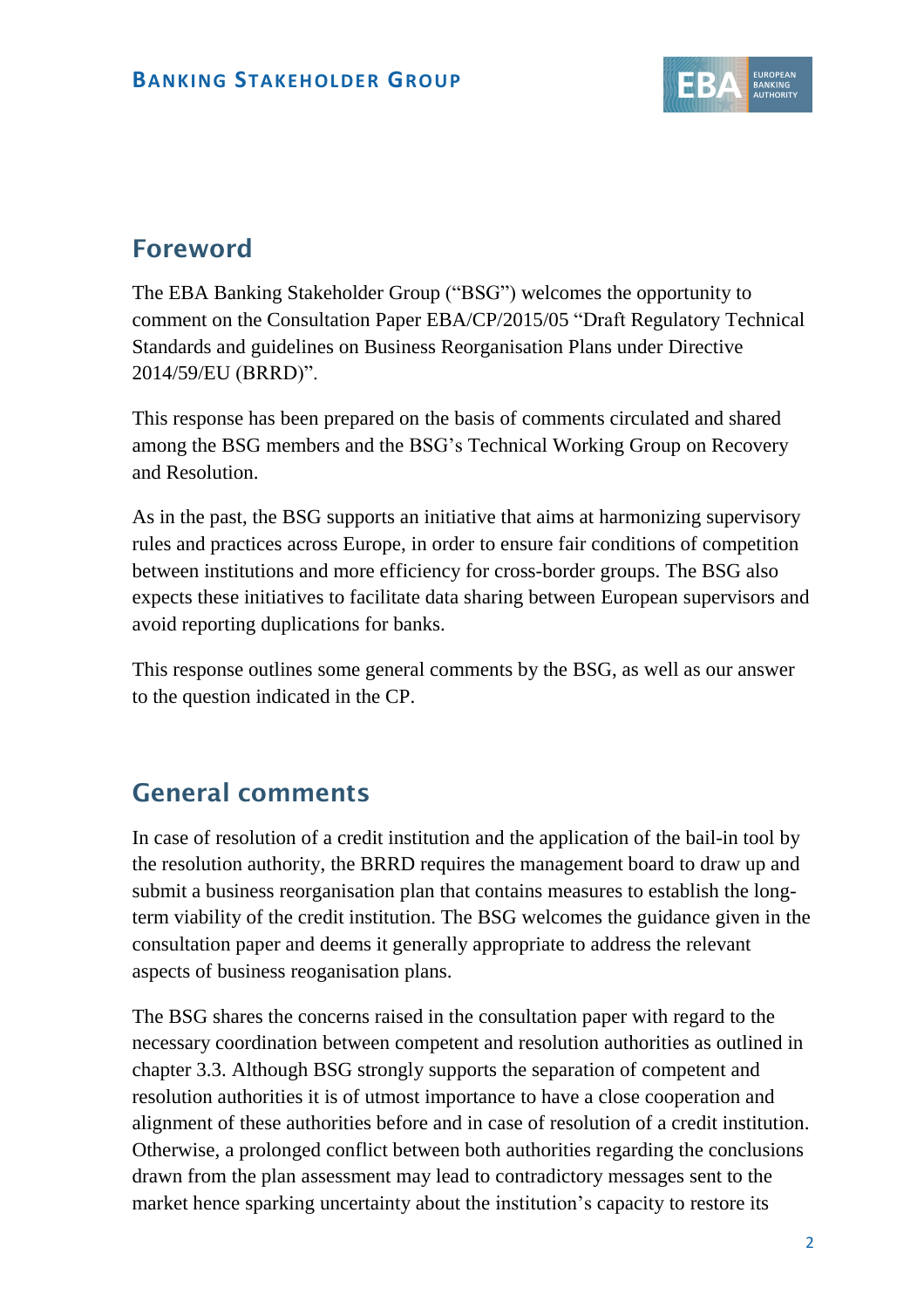

long-term viability. In case of cross-border resolution the potential for conflict and complexity of coordination is further increased and needs to be properly addressed.

Therefore, BSG supports the proposal of EBA as outlined on page 9 of the consultation paper to extend the scope of the application of these GL to include provisions on the coordination between the competent and resolution authorities.

# **Replies to Questions**

#### **1. Do you consider it relevant to define the "reorganisation period"? Do you consider the current definition clear?**

We consider the definition of "reorganisation period" sufficient and clear. We do not see the need to further concretize the length of the reorganisation period because this will strongly depend on the general market and economic conditions at the time of reorganisation.

#### **2. Is the concept of "business line" sufficiently clear? Can measures and performance be provided at a "business line" level?**

We consider the concept of "business line" sufficiently clear and expect that measures and performance can be provided at a "business line" level. This is the usual approach of banks' planning/budgeting processes and necessary to have a credible assessment of the reorganisation plan.

#### **3. Do you agree that an institution under resolution should use the reorganisation opportunity to address any shortcomings in the remaining business?**

We consider a situation where the resolution authority has applied the bail-in tool as severe enough that management has to assess the institution as a whole to identify all areas where shortcomings can be addressed. This should be done in a reasonable manner so9 as not to divert focus on activities that do not provide material benefit.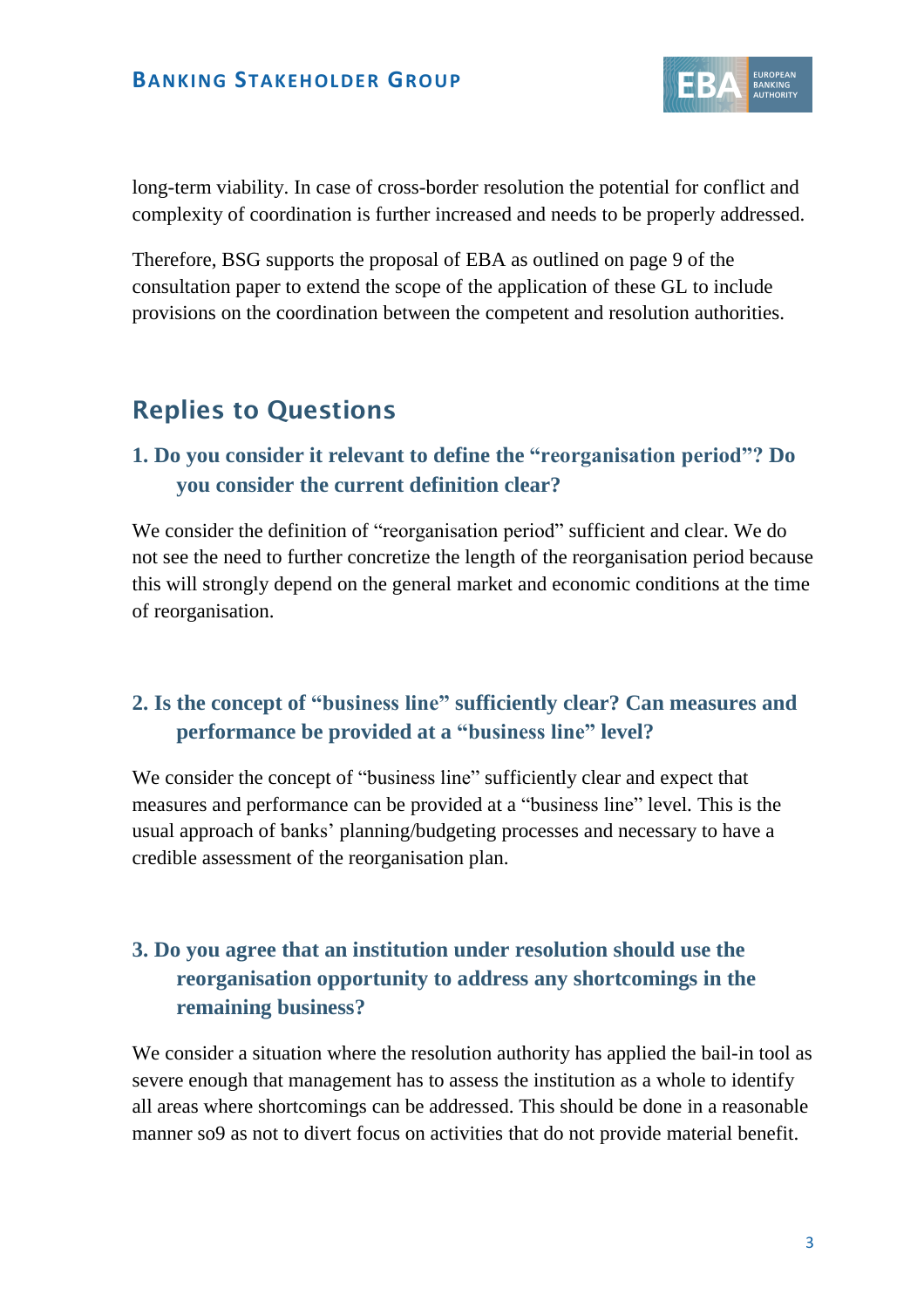

**4. Is it appropriate to consider the impact of the reorganisation strategy and measures on the functioning of financial system and the overall financial stability? Would it be appropriate to further detail the requirement regarding the impact of the reorganisation strategy on specific metrics, such as lending?**

We deem that the assessment of the impact of a reorganisation strategy and measures on the financial system and stability has to be carried out by the resolution and competent authorities. The analysis of the institution under resolution will have only limited benefit. Therefore we do not deem it appropriate to give further detail on this requirement.

Moreover, in the case that this assessment is required for institutions, detailing the requirement with specific metrics may be unnecessary and a difficult task for the authorities since the causes of the resolution can range from an idiosyncratic to a systemic crisis, and hence the spill-over effects on financial stability may need significantly different metrics regardless of the details of the reorganisation plan.

Indeed, these issues should have already been considered by the resolution authority when working out the resolution strategy. The resolution strategy should have concluded that bail-in is the most appropriate tool to maintain critical functions of the institution and as such ensure the functioning of the financial system and overall financial stability. The reorganisation strategy and measures should focus on activities necessary to support the implementation of the resolution strategy, i.e. the internal changes necessary to ensure the resolution strategy achieves the objective of restoring the institution's long-term viability.

#### **5. Is it feasible to obtain a commitment from the managers of the institution about the implications of the Plan and the appointment of responsible individuals in the institution for the implementation of the Plan?**

We assume that the respective management body of the institution under resolution approves the proposed reorganisation plan and thereby provides a clear commitment to the plan and its implementation. We do not consider that any further commitment to be necessary.